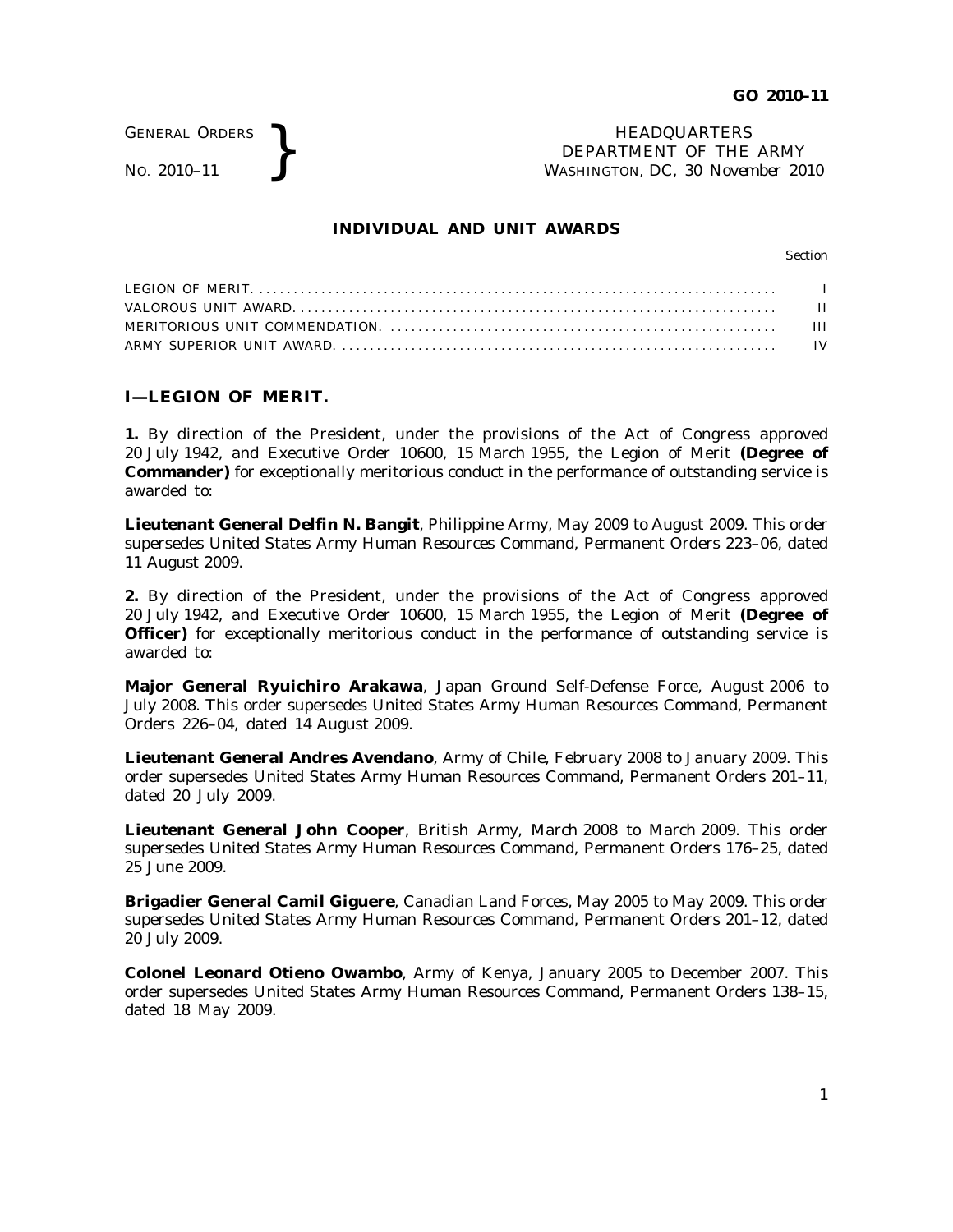### **GO 2010–11**

**Lieutenant General Hamza Qais**, Iraqi Army, May 2004 to December 2007. This order supersedes United States Army Human Resources Command, Permanent Orders 138–16, dated 18 May 2009.

**Brigadier General Humberto Cabrera Rodriguez**, Armed Forces of Honduras, June 2006 to November 2007. This order supersedes United States Army Human Resources Command, Permanent Orders 161–01, dated 10 June 2009.

**Brigadier General Jean-Jacques Scellos**, French Army, August 2006 to August 2008. This order supersedes United States Army Human Resources Command, Permanent Orders 225–23, dated 13 August 2009.

**Brigadier Arne Skjaerpe**, Norwegian Army, July 2007 to August 2009. This order supersedes United States Army Human Resources Command, Permanent Orders 209-20, dated 28 July 2009.

**Colonel Cesar Patricio Galarza Tapia**, Army of Ecuador, July 2006 to July 2007. This order supersedes United States Army Human Resources Command, Permanent Orders 201–13, dated 20 July 2009.

**II—VALOROUS UNIT AWARD.** By direction of the Secretary of the Army, under the provisions of AR  $600-8-22$ , paragraph  $7-14$ , the Valorous Unit Award is awarded to the following units of the Armed Forces of the United States for extraordinary heroism while engaged in military operations during the period indicated:

**HEADQUARTERS AND HEADQUARTERS BATTERY, V CORPS ARTILLERY** 20 March 2003 to 2 May 2003

**HEADOUARTERS AND HEADOUARTERS DETACHMENT. 2D SPECIAL FORCES BATTALION, 10TH SPECIAL FORCES GROUP, 1ST SPECIAL FORCES REGIMENT** 25 March 2007 to 20 October 2007

(to include the following assigned or attached units)

COMPANY C, 1ST SPECIAL FORCES BATTALION, 1ST SPECIAL FORCES GROUP, 1ST SPECIAL FORCES REGIMENT (25 March 2007 to 25 July 2007) COMPANY C, 2D SPECIAL FORCES BATTALION, 1ST SPECIAL FORCES GROUP, 1ST SPECIAL FORCES REGIMENT (25 March 2007 to 20 October 2007) COMPANY B, 2D SPECIAL FORCES BATTALION, 3D SPECIAL FORCES GROUP, 1ST SPECIAL FORCES REGIMENT (25 July 2007 to 20 October 2007) COMPANY B, 3D SPECIAL FORCES BATTALION, 7TH SPECIAL FORCES GROUP, 1ST SPECIAL FORCES REGIMENT (25 March 2007 to 20 October 2007) COMPANY A, 2D SPECIAL FORCES BATTALION, 10TH SPECIAL FORCES GROUP, 1ST SPECIAL FORCES REGIMENT (25 March 2007 to 20 October 2007) COMPANY B, 2D SPECIAL FORCES BATTALION, 10TH SPECIAL FORCES GROUP, 1ST SPECIAL FORCES REGIMENT (25 March 2007 to 20 October 2007) 2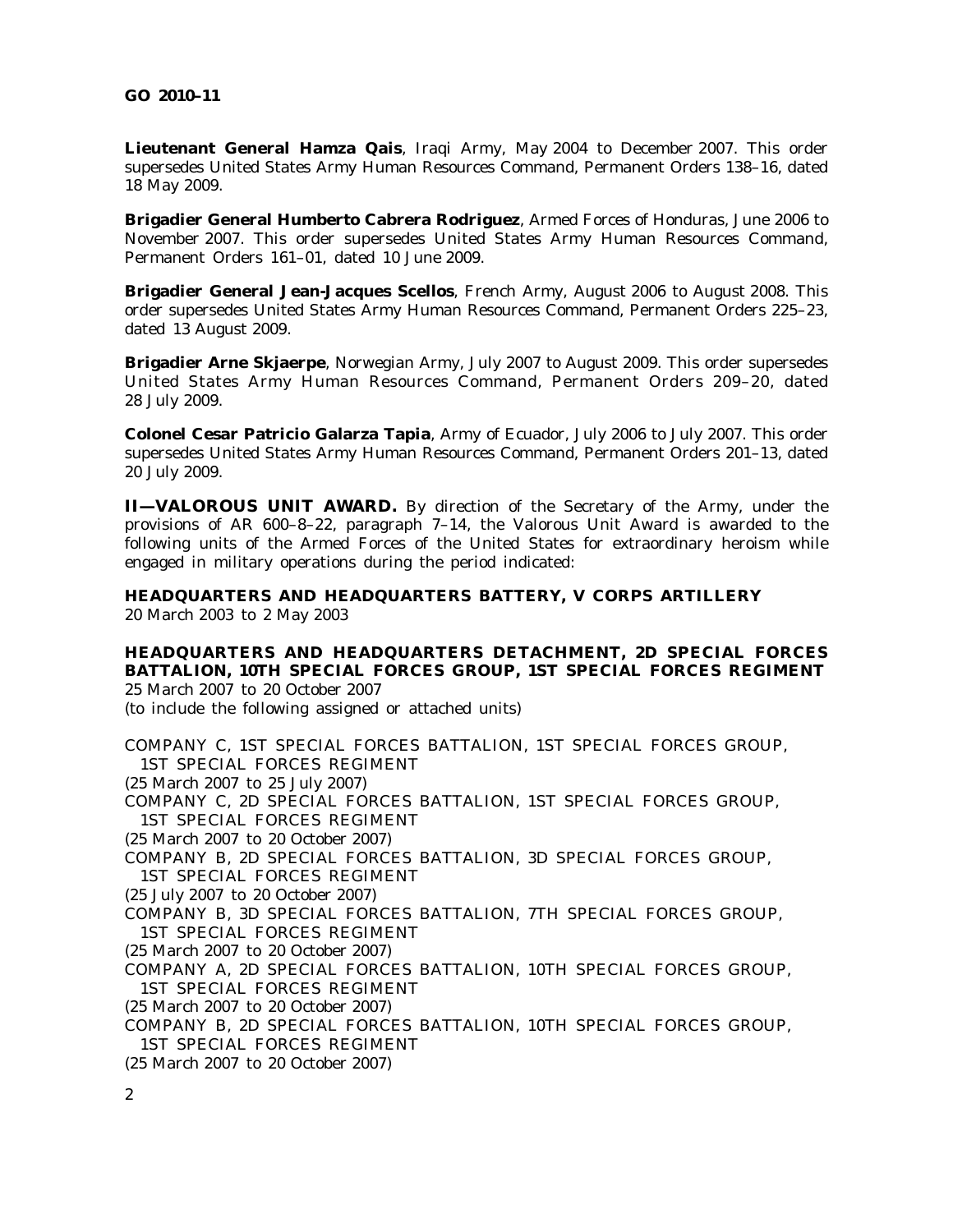COMPANY C, 2D SPECIAL FORCES BATTALION, 10TH SPECIAL FORCES GROUP, 1ST SPECIAL FORCES REGIMENT

(25 March 2007 to 20 October 2007)

SUPPORT COMPANY, 2D SPECIAL FORCES BATTALION, 10TH SPECIAL FORCES

GROUP, 1ST SPECIAL FORCES REGIMENT

(25 March 2007 to 20 October 2007)

**III—MERITORIOUS UNIT COMMENDATION.** By direction of the Secretary of the Army, under the provisions of AR 600–8–22, paragraph 7–15, the Meritorious Unit Commendation is awarded to the following units of the United States Army for exceptionally meritorious conduct in the performance of outstanding service during the period indicated:

# **HEADQUARTERS AND HEADQUARTERS COMPANY, 1ST BATTALION, 156TH ARMOR**

3 October 2004 to 16 September 2005 (to include the following assigned or attached units)

COMPANY A, 1ST BATTALION, 156TH ARMOR COMPANY B, 1ST BATTALION, 156TH ARMOR COMPANY C, 1ST BATTALION, 156TH ARMOR TROOP A, 108TH CAVALRY

## **110TH MILITARY INTELLIGENCE BATTALION**

23 March 2003 to 10 May 2004

## **2220TH TRANSPORTATION COMPANY (-)**

28 March 2003 to 27 March 2004

**IV—ARMY SUPERIOR UNIT AWARD.** By direction of the Secretary of the Army, under the provisions of AR 600–8–22, paragraph 7–16, the Army Superior Unit Award is awarded to the following units of the Armed Forces of the United States for meritorious service in connection with difficult and challenging missions during peacetime:

# **HEADQUARTERS, U.S. ARMY MATERIEL COMMAND**

28 February 2006 to 28 February 2007 (to include the following assigned or attached units)

EXECUTIVE DIRECTOR CONVENTIONAL AMMUNITION U.S. ARMY MATERIEL COMMAND INSPECTOR GENERAL ACTIVITY U.S. ARMY MATERIEL COMMAND INTELLIGENCE AND TECHNOLOGY SECURITY ACTIVITY

#### **HEADQUARTERS AND HEADQUARTERS COMPANY, 95TH CIVIL AFFAIRS BRIGADE**

16 March 2006 to 15 March 2007

## **U.S. ARMY CHEMICAL MATERIALS AGENCY**

3 April 2006 to 30 April 2007 (to include the following assigned or attached units)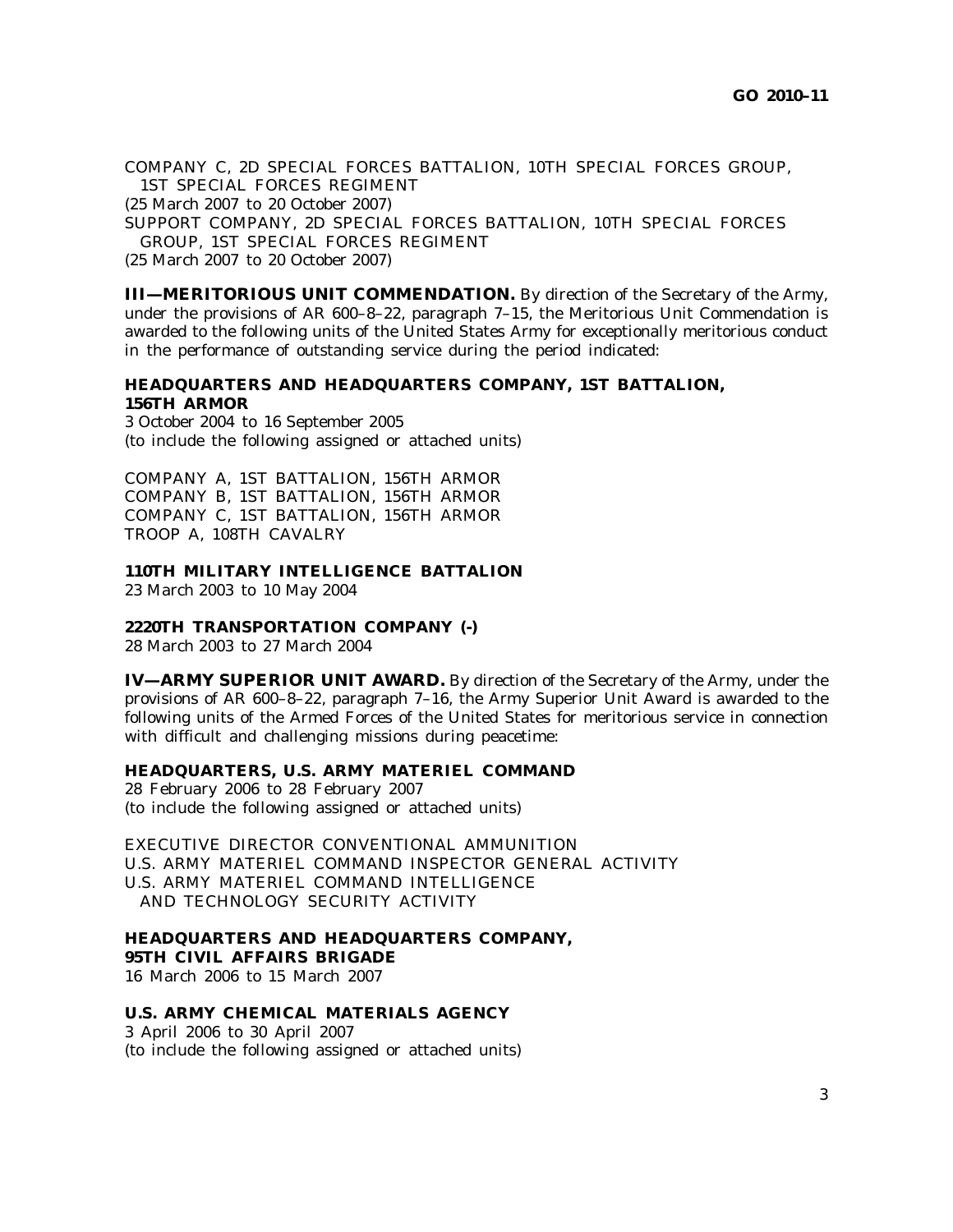# PROGRAM MANAGEMENT OFFICE, CHEMICAL DEMILITARIZATION AGENCY U.S. ARMY DESERET CHEMICAL DEPOT U.S. ARMY NEWPORT CHEMICAL DEPOT U.S. ARMY PINE BLUFF ARSENAL U.S. ARMY PUEBLO CHEMICAL DEPOT

U.S. ARMY UMATILLA CHEMICAL DEPOT

# **UNITED STATES ARMY COMMAND AND CONTROL SUPPORT AGENCY**

1 January 2007 to 31 March 2008

### **90TH REGIONAL READINESS COMMAND (-)**

1 November 2004 to 1 February 2006

## **3D BATTALION, 361ST REGIMENT**

27 January 2003 to 25 January 2005

# **839TH U.S. ARMY TRANSPORTATION BATTALION**

1 January 2007 to 31 December 2007

# **841ST U.S. ARMY TRANSPORTATION BATTALION**

1 January 2007 to 1 January 2008

## **842D U.S. ARMY TRANSPORTATION BATTALION**

1 September 2007 to 31 October 2007

# **339TH MILITARY INTELLIGENCE COMPANY**

1 October 2005 to 30 September 2006

## **DETACHMENT, COMPANY A, 377TH MILITARY INTELLIGENCE BATTALION**

1 October 2005 to 30 September 2006